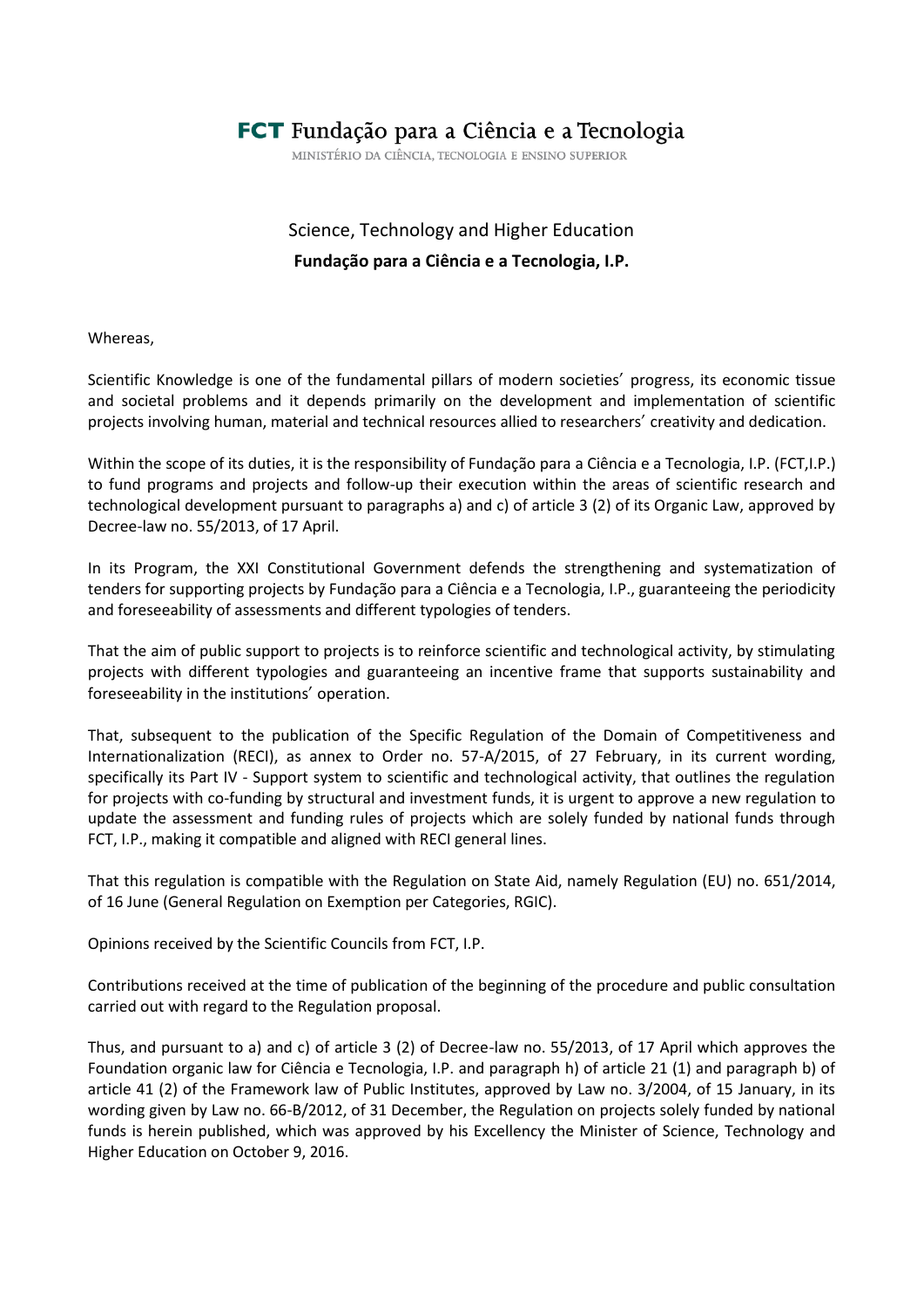# **Regulation on projects funded solely by national funds**

#### Article 1

#### **Scope and Object**

- **1-** This Regulation outlines access conditions and support rules to projects funded solely by national funds through Fundação para a Ciência e a Tecnologia, I.P*.*
- **2-** This Regulation applies to the entire national territory.
- **3-** In the Regulation for submission, other technical conditions or restrictions to the rules described in this Regulation can be outlined.

## Article 2

#### **Projects Typology**

Projects which can be supported are the ones that can be framed within one of the following typologies, without prejudice of others that can be outlined further on:

- **a)** Scientific research and technological development projects (SR&TD);
- **b)** Research projects of explanatory type (PeX), oriented to supporting original ideas without being based on preliminary outputs;
- **c)** Programs of joint activities (JAP) which are thematic and multidisciplinary projects designed for nonentrepreneurial entities consortia from the Research and Innovation system (R&I), set out with the aim of submitting proposals that contribute to answer significant challenges or, where appropriate, to bridge gaps identified within the scientific and technological tissue, being that experimental development activities can be framed;
- **d)** Projects of Proofs of Concept (PdC) aiming the valuation of knowledge already produced in previous research projects, including the production of laboratory prototypes or where relevant, semi-industrial pre-series, representatives of potential future applications for initial demonstration of the discovery potential and its dissemination with the economic tissue from non-entrepreneurial entities from the R&I system;
- **e)** Projects of development and implementation of research infrastructures included in the national research infrastructures roadmap (RNIIE);
- **f)** Projects of transnational cooperation that require national co-funding within their execution component.

#### Article 3

#### **Beneficiaries**

- **1-** The following are individual or co-promotion beneficiaries:
	- **a)** Non-entrepreneurial entities of the R&I system, namely:
		- **i.** Higher education institutions, their institutes and R&D units;
		- **ii.** State or international laboratories with head office in Portugal;
		- **iii.** Non-profit private institutions whose main object is R&D activity;
		- **iv.** Other non-profit public and private institutions developing or participating in scientific research activities.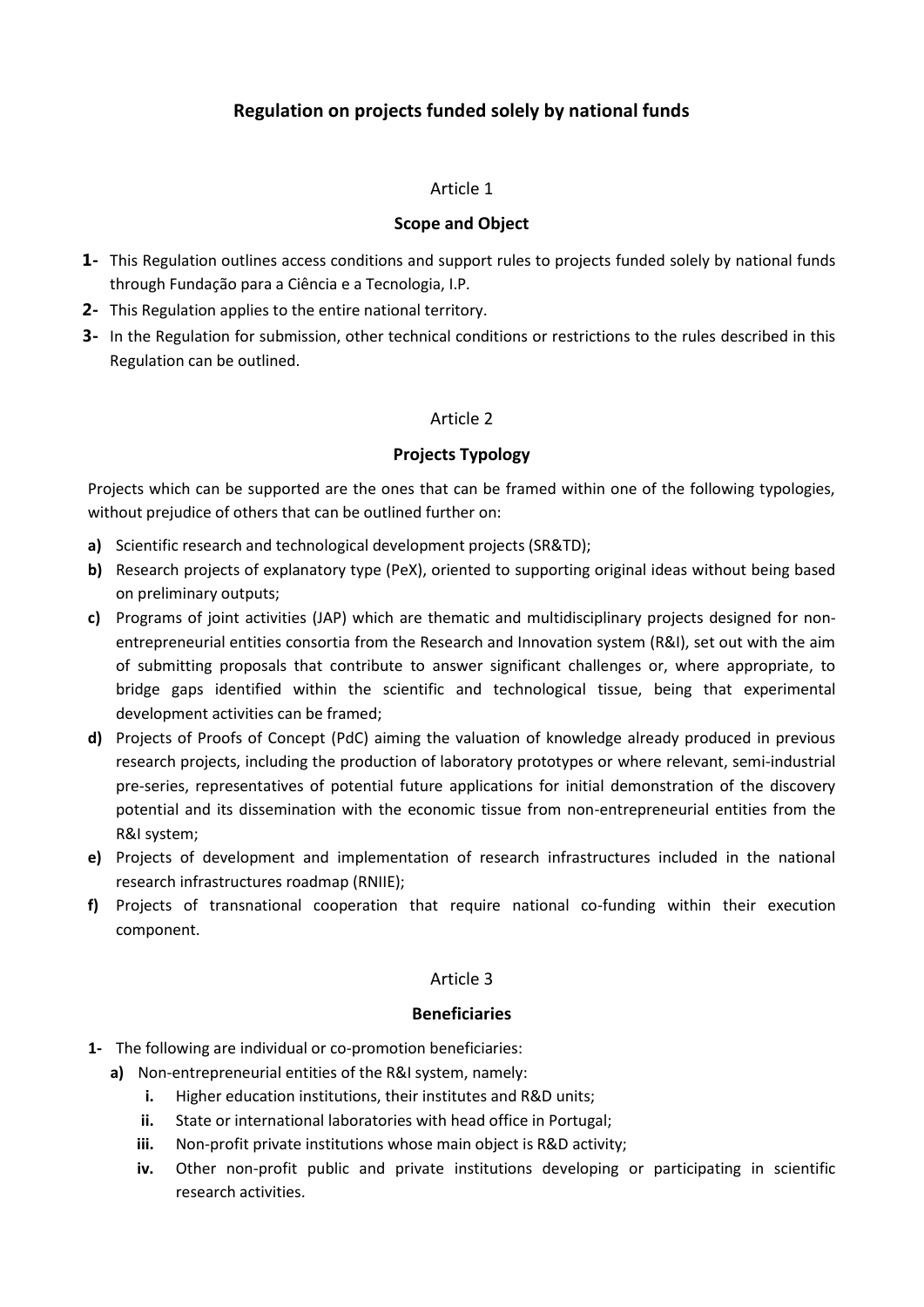- **b)** Companies of any type and under any legal form if included in SR&TD projects led by nonentrepreneurial entities from the R&I system.
- **2-** The potential involvement of foreign entities, as partners in the project, does not grant them the status of funding beneficiary, except if such arises from a specific agreement or from an international reciprocity mechanism duly subscribed by FCT, I.P. and authorized by a higher entity.
- **3-** The beneficiary leading the project is appointed by the Proposing Institution (PI), and it is its responsibility to dialogue with FCP, I.P. on behalf of its partners as well as to coordinate the project.
- **4-** Entities mentioned in paragraph b) of no. 1 cannot be Proposing Institutions, except within the frame of tenders included in transnational cooperation programs.
- **5-** Whenever several entities participate in the project under co-promotion, the application must state the responsibility of each institution within the execution of the activity plan and which is the PI.
- **6-** In the case of transnational cooperation projects, all participating Portuguese institutions are individually interlocutors from FCT, I.P.

## **Modalities of applications**

- **1-** Beneficiaries can apply within the scope of projects typologies foreseen in article 2, with the exception foreseen in paragraph c) according to the following modalities:
	- **a)** Individually (projects presented by one beneficiary);
	- **b)** In co-promotion (projects presented by two or more beneficiaries).
- **2-** The project's typology foreseen in paragraph c) of article 2 can only be presented within the copromotion modality.
- **3-** The participation of companies as co-promoters is accepted within all the projects' typologies foreseen in article 2, with the exception foreseen in paragraph e).

## Article 5

# **Criteria of the beneficiaries' eligibility**

- **1-** If notified to do so, and where applicable pursuant to their nature, and without prejudice to other requirement foreseen in the applicable European legislation or in specific applicable regulation, beneficiaries must state or prove that they meet the following criteria:
	- **a)** To be legally incorporated;
	- **b)** To have their tax payments in order with the tax administration and their contributions in order with social security, being that these situations must be verified until the time of signing the acceptance document;
	- **c)** To be able to legally develop activities covered by the typology of the project to which they apply;
	- **d)** To have their situation in order with regard to refunds and within the scope of funding granted through FCT, I.P.
- **2-** Eligibility criteria of beneficiaries outlined in the previous numbers must be reported to the date of application, without prejudice of the ones outlined in paragraphs b) and c) of no. 1 of this article being reported until the moment of signing the acceptance document.
- **3-** Non-entrepreneurial entities of the R&I system must ensure that support to be granted does not fall within the State aid regime, pursuant to the terms foreseen within the framework of state aids for research, development and innovation (Communication from the European commission 2014/C198/01), related to public funding of non-economic activities.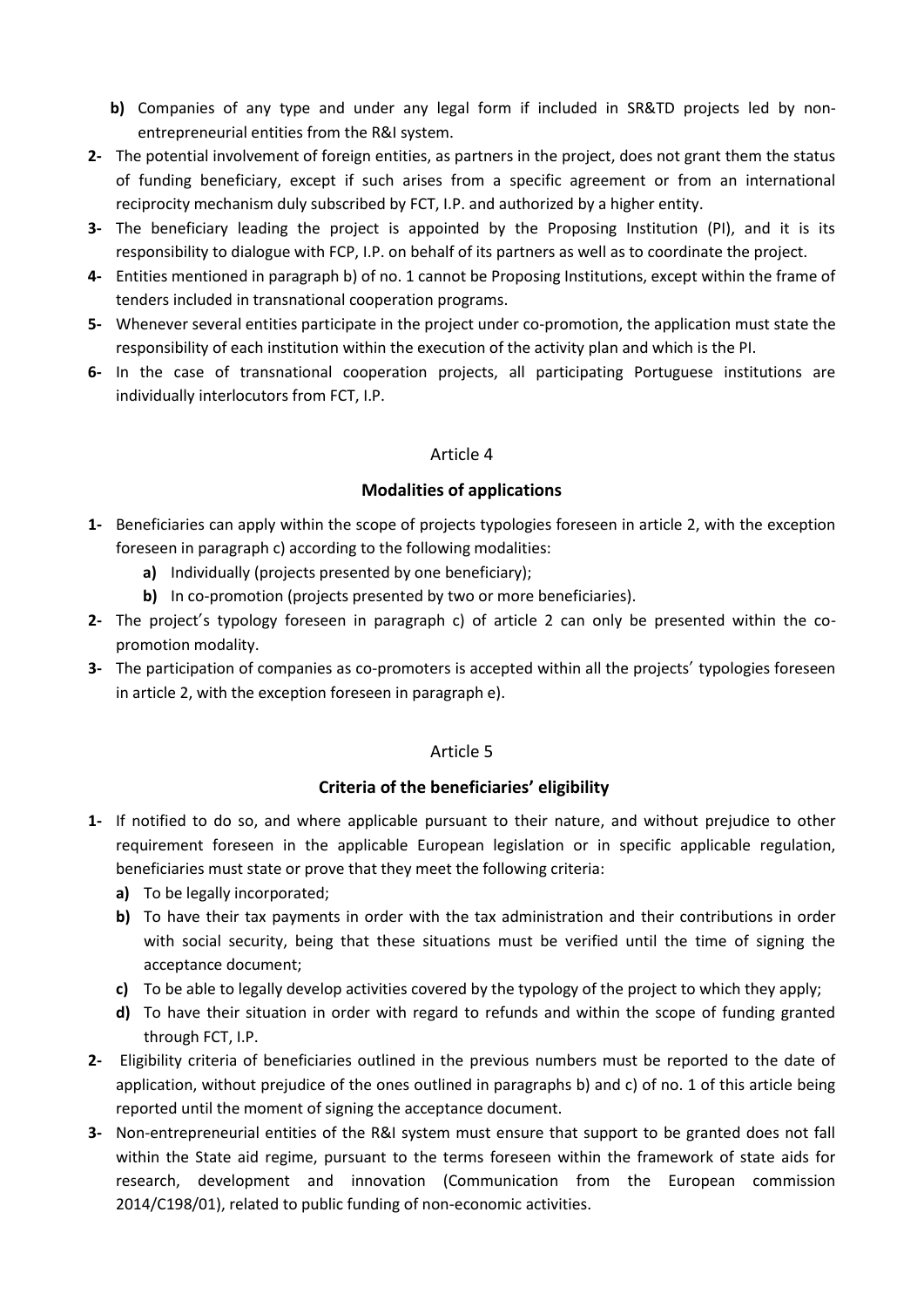**4-** During the application phase, beneficiaries must undertake the fulfilment of applicable national and community laws, in written, and specifically within the areas of competitiveness, environment, equal opportunity, gender equality and public procurement, where applicable.

## Article 6

#### **Criteria of the projects eligibility**

- **1-** Projects eligibility criteria are the following:
	- **a)** Identify a person in charge of the project who is appointed Researcher in Charge (RC), and who shall be co-responsible for the proposing institution, the application, project direction, fulfilment of aims proposed and of rules underlying the granting of funds;
	- **b)** The RC identified cannot be in a situation of unjustified non-fulfilment of the regulatory requirements with regard to the presentation of reports on scientific execution of projects concluded and financed through FCT, I.P. and in which it acted as a RC.
	- **c)** Ensure that the RC has or shall have at the time of signing the project's acceptance document a labour bound or that he/she holds a post-doctoral grant with the PI or, in case there is no such situation, a written agreement between the parties;
	- **d)** Identify a co-responsible for the project, who shall be a co-Researcher in Charge, when stated in the notice of applications submission and who shall replace the RC when the latter cannot attend or is prevented from attending;
	- **e)** Provide a technical characterization and a substantiated budget with a costs structure appropriate to the aims pursued;
	- **f)** When applicable, justify the research project's contribution within the scope of the research strategy of beneficiary entities;
	- **g)** Provide a plan of disclosure of outputs and dissemination of knowledge and, when applicable, a strategy for knowledge transfer;
	- **h)** Have a maximum duration of 36 months, being that extensions can be authorized for a maximum of 12 months, in duly justified cases.
- **2-** For projects which include companies shareholdings as co-promoters, the following requirements must also be met:
	- **a)** Ensure that companies, as beneficiaries, do not hold eligible expenditure higher than 30% of the project's total;
	- **b)** Ensure that there are no direct aids to the companied involved, being that they must fulfil one of the following conditions:
		- **i.** The outputs of the collaboration between the participating entities that do not give rise to intellectual property rights are widely disclosed and the intellectual property rights arising from non-entrepreneurial entities from the I&D system are fully allocated to those entities;
		- **ii.** Any intellectual property rights arising from the project, as well as related access rights are allocated to different collaborating partners in a manner that appropriately reflects their tasks, contributions and interest within the project.
- **3-** In the case of projects of proofs of concept (PdC), only research teams which have successfully concluded research projects of which the outputs sustain proofs of concept that they wish to develop can be supported.
- **4-** Regulations for submission of applications can establish the maximum number of applications submitted for each RC and co-RC.
- **5-** No multiple applications of the same projects are admitted: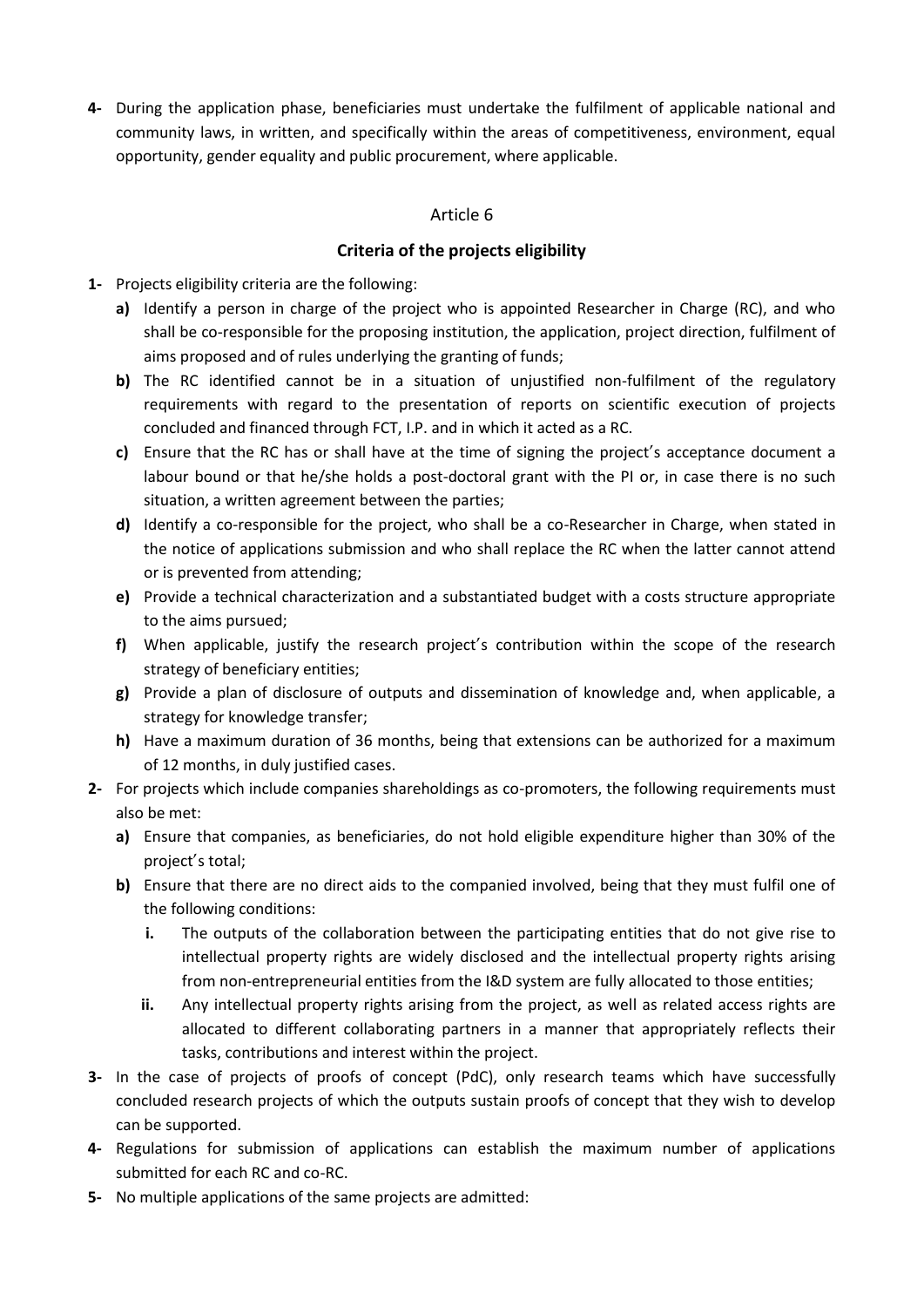- **a)** In different scientific areas of the same tender;
- **b)** In different tenders in which there is temporal overlap within the applications reception periods;
- **c)** In the case of applications to tender of different theme scopes, and which take place in periods of different applications reception, the funding recommendation within one of them is a condition for exclusion from the decision process of the remaining ones.
- **6-** Applications which have been submitted in previous editions of the same tender and about which no decision process is ongoing are not admissible to the application tender.
- **7-** Applications to projects of which the PIs are in unjustified default related to the refund of loans transferred to the said PI related to previous projects with the same RC are not accepted.
- **8-** Applications to projects of which the RC or the co-RC have been RCs of projects of which the final scientific report was rejected for reasons attributable to them within the two previous years before the tender opening are not accepted.

# **Form of support and funding rate**

- **1-** Supports to be granted are non-refundable.
- **2-** Payments made directly or indirectly to companies through the Proposing Institution cannot exceed 50% of the total cost of the company shareholding, and in the case of non-fulfilment of the thresholds foreseen by Regulation (EU) no. 1407/2013 of 18 December, applicable to Minimis Aids, they must meet the conditions set out in Regulation (EU) no. 651/2014, of 16 June (General Block Exemption Regulation, RGIC) for the exemption of notice foreseen in no. 3 of article 108 of the Treaty to be present.

# Article 8

# **Eligible expenses**

**1-** For the projects typology foreseen in paragraph a) to d) and f) of article 2, the following expenses are eligible:

# **a) Direct costs:**

- **i.** Expenses with human resources dedicated or related to the development of R&D activities related to the project execution in all mandatory components by the applicable labour legislation, including charges with grant holders directly supported by the beneficiaries;
- **ii.** Expenses with missions in the country and abroad, and directly attributable to the project;
- **iii.** Acquisition of scientific and technical tools and equipment, indispensable to the project if used within the project during their useful life time;
- **iv.** Amortization of scientific and technical tools and equipment indispensable to the project and of which the useful life time falls within the execution period, but does not end within that period;
- **v.** Subcontracts directly related to the project scientific tasks' execution;
- **vi.** Expenses related to the national and foreign record of patents, copyrights, usefulness models and drawings, national models or brands when related to other forms of intellectual protection, namely rates, researches to the status of the technique and consulting expenses;
- vii. Expenses with the demonstration, promotion and disclosure of project's outputs, namely dissemination fees within the fulfilment and pursuant to national policies of open access;
- **viii.** Adaptation of buildings and facilities when indispensable to the project execution for environmental and safety reasons;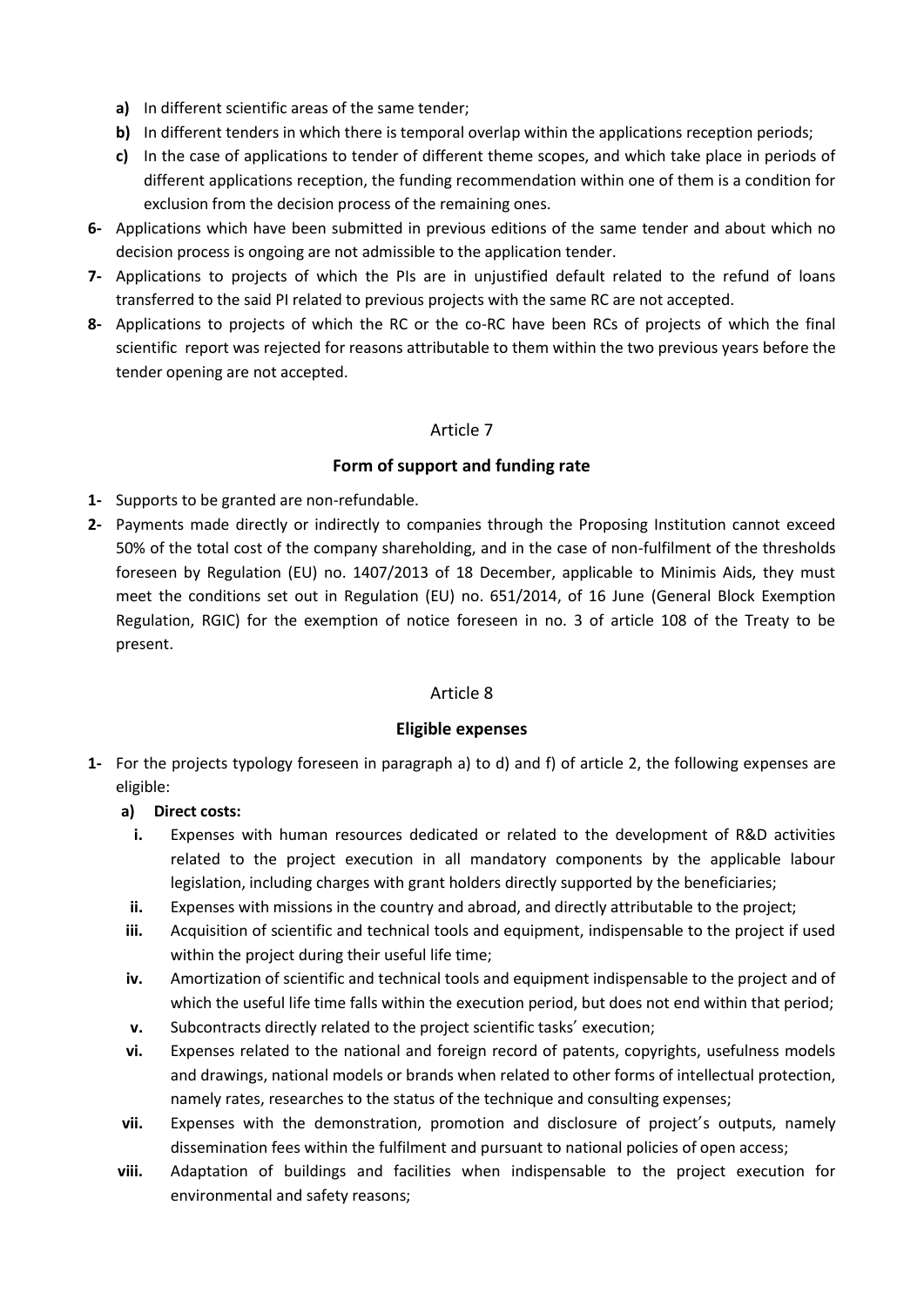- **ix.** Acquisition of other goods and services directly related to the project execution, including costs with consultants that do not establish subcontracts;
- **x.** In-kind contributions.

## **b) Indirect costs:**

- **2-** For the development projects and implementation of research infrastructures typology, the following expenses are eligible:
	- **a)** Expenses with human resources in all components that are mandatory due to the applicable labour legislation and seen as indispensable for the infrastructure implementation and development, including charges with grant holders directly supported by the beneficiaries under conditions to be set out in the Regulations for submission of applications;
	- **b)** Acquisition of scientific and technical tools and equipment, including computing and programming systems and communication networks that promote digital open access and other scientific resources such as scientific data archives and databases;
	- **c)** Construction or adaptation of physical facilities.
- **3-** In the case of companies, expenses mentioned in sub-paragraph viii of paragraph a) of no. 1 are not eligible and expenses foreseen in sub-paragraph vi) of the same paragraph are supported under the regime of de minimis for non-SMEs.
- **4-** Eligible costs outlined in the beneficiary payment requests are based on real costs and must be justified through invoices paid or other accounting documents of similar probationary value, except the modality of simplified costs is foreseen.
- **5-** When there is indirect costs allocation, these shall be calculated on a simplified costs base, by means of the application of a fixed rate of 25% of direct eligible costs with exclusion of subcontracting and resources made provided by third parties.
- **6-** For purposes of determining costs with staff related to the project execution, the following methods can be applied:
	- **a)** Refund of costs effectively levied and paid;
	- **b)** Methodology of simplified calculation based on the application of an hourly rate, calculated by dividing the gross yearly costs with the most recent work, duly documented by 1720 hours;
	- **c)** Standard cost model in the case of expenses with research grant holders based on the reference values foreseen in annex I of the regulation with research grants from Fundação para a Ciência e a Tecnologia, I.P., for the different categories of grant holders.
- **7-** To determine the value of the reimbursable eligible expenses, Value Added Tax (VAT) is deducted whenever the beneficiary entity (proposing or participant) is liable for VAT and can exercise the right to such deduction.
- **8-** Expenses eligibility is determined by their nature, reasonability and adequacy to the applicable legislation.
- **9-** Only expenses with supporting invoices or equivalent documents can be funded pursuant to the [VAT](http://info.portaldasfinancas.gov.pt/NR/rdonlyres/F2D26BAF-2908-482B-B666-F73C29E38A82/0/CIVA.pdf)  [Code](http://info.portaldasfinancas.gov.pt/NR/rdonlyres/F2D26BAF-2908-482B-B666-F73C29E38A82/0/CIVA.pdf) and receipts or equivalent payment documents, being that all fiscal requirements present in the Code must be met, as well as the public procurement terms if applicable.

## Article 9

## **Non-eligible expenses**

- **1-** The following are non-eligible expenses:
	- **a)** Charges with financial operations, commissions and exchange losses and other expenses that are solely financial expenses;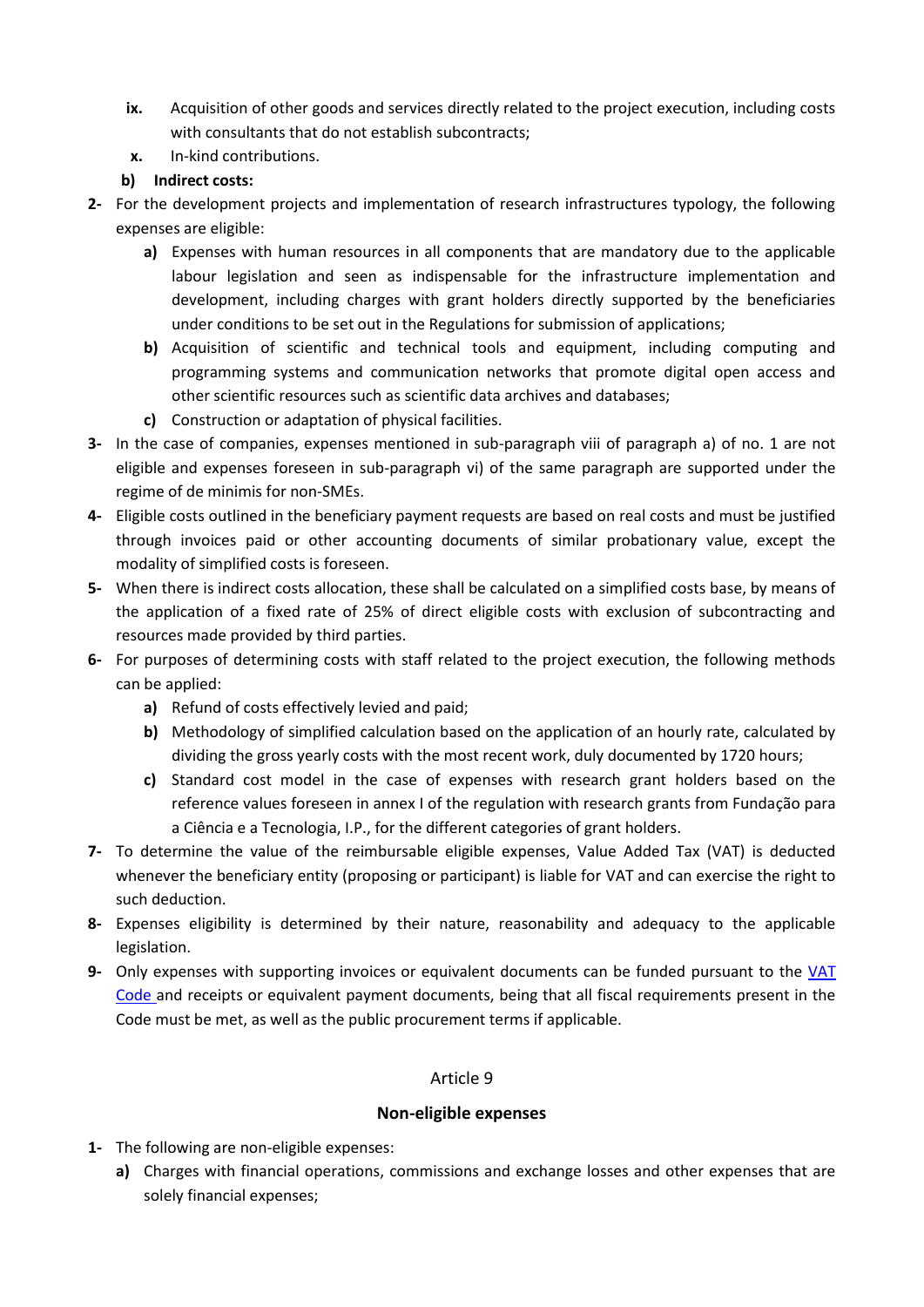- **b)** Acquisition of vehicles;
- **c)** Construction, acquisition or amortization of buildings, including lands;
- **d)** Grants supplements;
- **e)** Bonuses, gratifications and wage supplements;
- **f)** Expenses with fines, legal proceedings ad financial sanctions;
- **g)** Refundable VAT, by any means, even if it was not or shall not be effectively recovered by the beneficiary;
- **h)** Other taxes, contributions or rates, namely direct taxes and social security contributions on remunerations and wages, except if final and definitively borne by the beneficiary;
- **i)** Amortization of existing equipment within the component that was co-funded under other national or international programs;
- **j)** Transactions between entities participating in the project;
- **k)** Payments in cash made by the beneficiaries to their suppliers, except in situations where this is the usual payment method pursuant to the type of expenses and if under a unit amount lower than 250 euros;
- **l)** Expenses object of this funding by any other national or European program, with the exception of those framed within State aids, and if the total public support does not exceed the maximum limits foreseen in the community regulation;
- **m)** Expenses prior to the date of project beginning stated in the acceptance document;
- **n)** Expenses paid within the scope of contracts carried out through intermediaries or consultants, and in which the amount to be paid is expressed in a percentage of the co-funded amount or the eligible expenses of the operation;
- **o)** Expenses related to the project execution, and of which the payment is not carried out via bank account of the corresponding beneficiary entity, without prejudice to the situations in which such procedure cannot be ensured and of which the proof of financial flow related to the transaction is provided;
- **p)** Expenses proven by internal documents issued by beneficiary entities without being accompanied by the corresponding invoices or equivalent documents and payment documents that prove the acquisition and payment of goods and services;
- **q)** Remunerations and other remuneration supplements from teachers, researchers and other staff with an indefinite period of time contract with Public Administration previously constituted, except if otherwise foreseen in the applications submission notice.
- **2-** In the case of research infrastructures development and implementation projects, maintenance and operating expenses are not eligible.
- **3-** FCT, I.P. can set out other limits to expenses eligibility by means of the applications submission notice.

## **Applications submission**

- **1-** Applications submission is carried out within the scope of a tender procedure, being equally admitted the submission of applications in a continuous or invitation regime, when its adequacy to the intervention typology is justified.
- **2-** In the case of research projects applications, their main components must, in general, be submitted in English.
- **3-** Applications are submitted in the period and pursuant to the conditions outlined in the applications submission notice.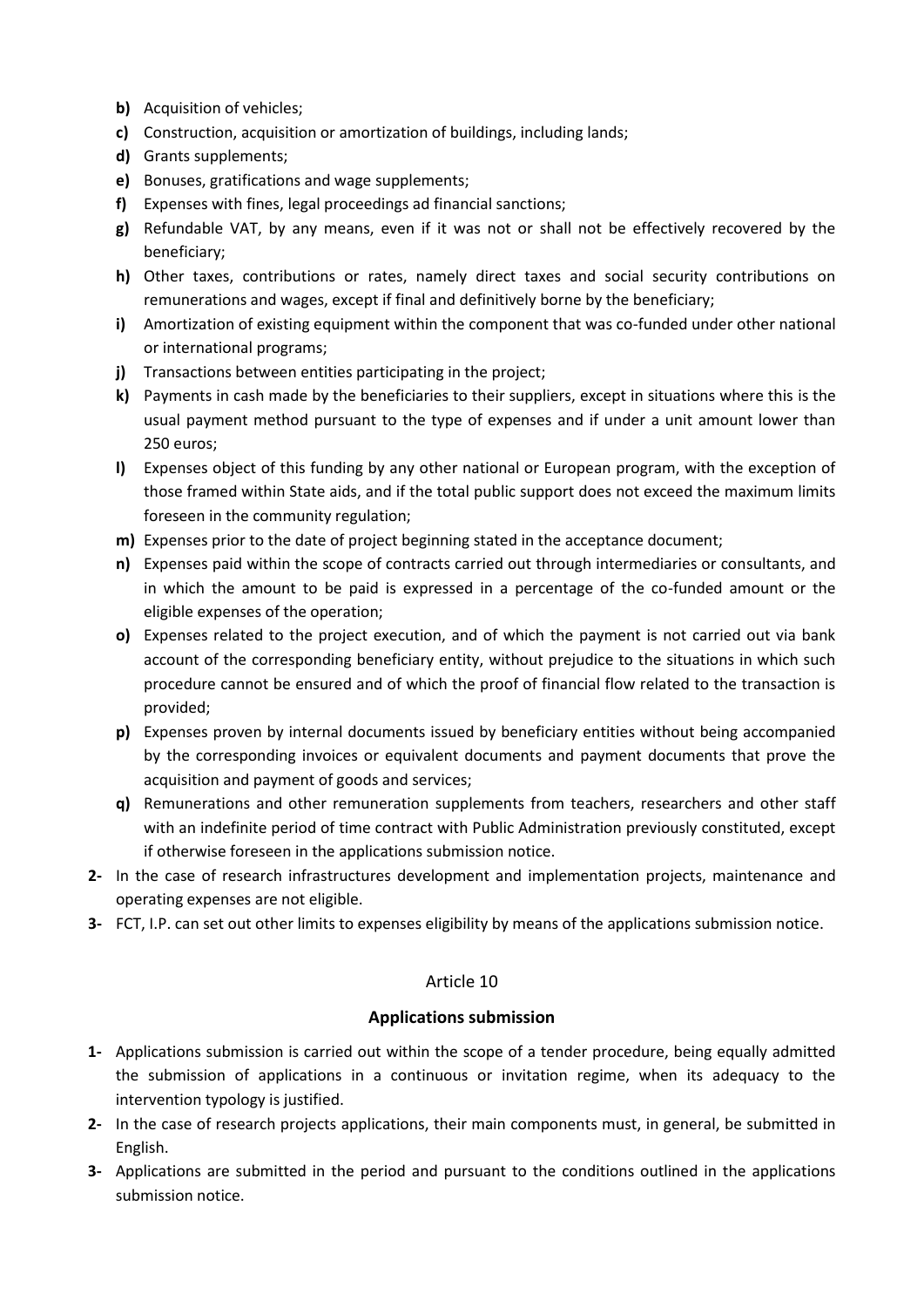## **Applications submission notices**

- **1-** Notices for submitting applications must include the following elements:
	- **a)** Objectives and priorities aimed at;
	- **b)** Type of beneficiaries;
	- **c)** Projects typology and areas to be supported;
	- **d)** Indicative funding allocation to be granted;
	- **e)** Limits to the number of applications to be submitted by the RC and the beneficiary;
	- **f)** Rules and limits to the expense eligibility, namely through identification of non-eligible expenses when more restrictive than those provided for article 9.
	- **g)** Conditions of funding allocation, namely type, rates and minimum and maximum amounts;
	- **h)** Projects assessment criteria, which specifies the assessment methodology described in the assessment guide, with indication of the minimum merit threshold;
	- **i)** Elements to be sent by the beneficiary;
	- **j)** Contact point where additional information or clarifications can be obtained.

## Article 12

## **Verification of admissibility and eligibility of applications**

- **1-** Verification of formal requirements of admissibility and eligibility of proposing entities and projects is carried out by the FCT, I.P. services.
- **2-** Non-provision by the applicant of clarifications, information or documents requested within 10 business days implies application withdrawal.

## Article 13

## **Assessment panels**

- **1-** Assessment is carried out by independent expert panels, mainly affiliated to foreign institutions with experience and recognized merit and repute. Besides the experts, the assessment can include external assessors who remotely assess proposals in their expertise area.
- **2-** Assessment panels are constituted for each tender, guaranteeing the disciplinary representativeness of the scientific areas present in the tender.
- **3-** The impartiality guarantees regime foreseen in articles 69 to 76 of the Administrative Procedure Code, as well as the one related to confidentiality, transparency and non-existence of interest conflicts are applicable to the assessment and selection procedure.
- **4-** The FCT, I.P. Director Council appoints the experts that comprise the assessment panels and the external assessors. The list of experts comprising the panels is approved by the supervisory entity.
- **5-** Each panel coordinators are identified in the internet FCT, I.P portal up to the limit date to submit applications. The remaining panel members are identified after the assessment process conclusion.
- **6-** It is the responsibility of the experts panels mentioned in no. 1 to:
	- a) Apply the assessment criteria set out in the notice for applications submission and the assessment guide;
	- b) Elaborate an assessment opinion on each project;
	- c) Select and rank applications to be funded;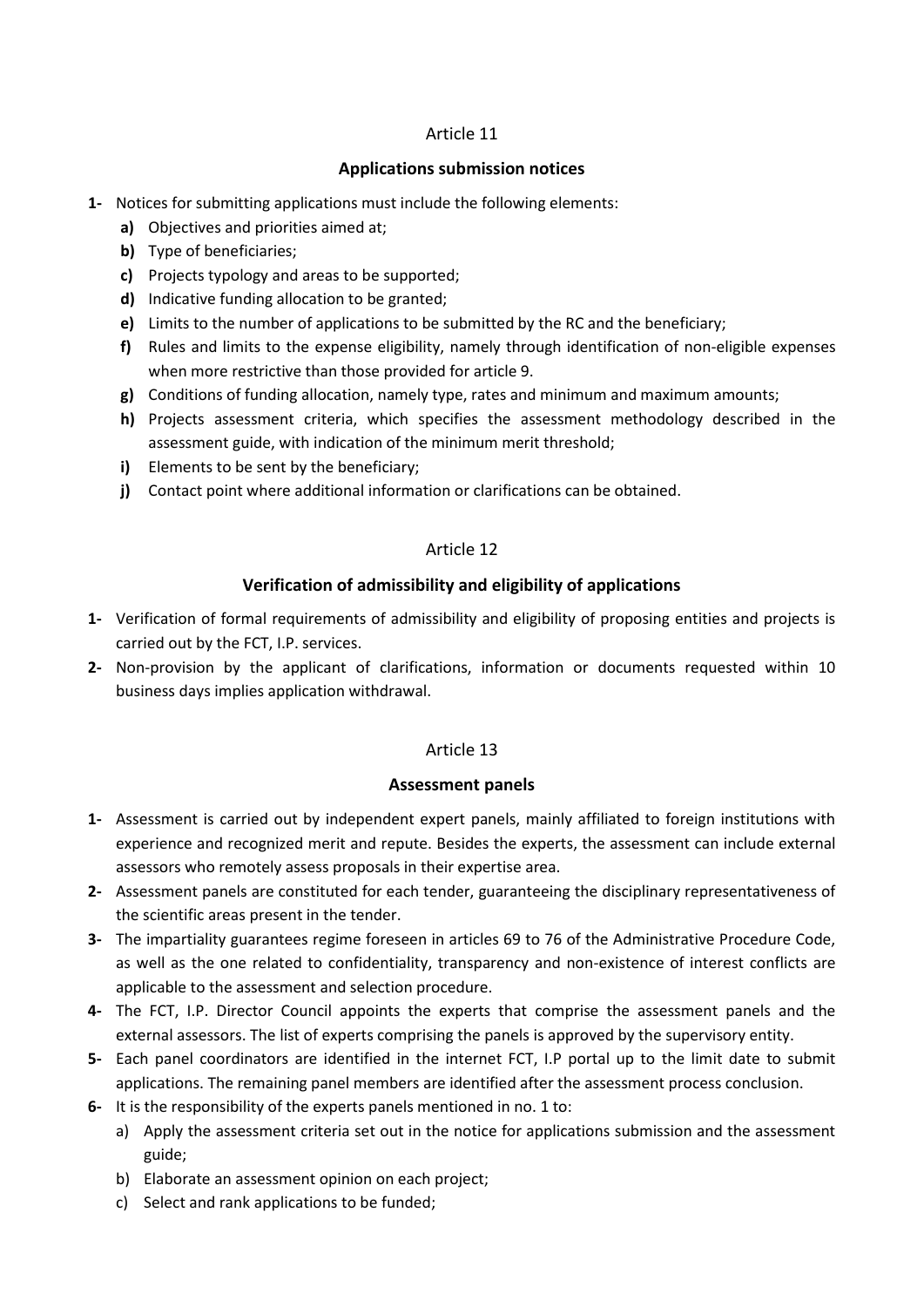d) Elaborate a Final Report including outputs, critiques or recommendations that can contribute to improve the assessment system; The Final Report must identify all interest conflict situations verified during the panel operation.

## Article 14

## **Applications assessment criteria**

- **1-** Applications are assessed taking into account the proposal merit based on the criteria set out in the applications submission notice and the corresponding assessment guide.
- **2-** Applications assessed and subject to the tender regime are listed in diminishing order according to the proposal merit and selected up to the budget limit outlined in the applications submission notice, without prejudice to this limit being reinforced per decision of FCT, I.P and a minimum merit threshold set out in that notice is verified.

## Article 15

## **Notice of decision proposal, prior hearing and decision**

- **1-** FCT, I.P. notifies the RC and the PI of the decision proposal and of the opinion of the corresponding assessment panel, without prejudice to the exemption provided in the Administrative Procedure Code, and within twenty business days after the reception of opinions and reports from the assessment and selection panels.
- **2-** The FCT, I.P. Director Council can notify the decision proposal before receiving all the opinions.
- **3-** If the decision proposal is accepted, the RC formalizes its acceptance within the ten business day deadline at the FCT, I.P. portal and must insert all corresponding changes in the budget if the funding proposed is less than the one in the program presented.
- **4-** The RC can, if he/she wishes to do so, state his/her opinion on the decision proposal within ten business days counting from the decision proposal notice.
- **5-** Comments presented by the RC for the decision proposal are assessed:
	- **a)** by FCT, I.P. with regard to administrative and/or procedural aspects;
	- **b)** By the panel which carried out the assessment with regard to matters of scientific nature.
- **6-** The administrative and procedural observations and the scientific observations are submitted simultaneously to the FCT, I.P. portal.
- **7-** After the conclusion of procedures mentioned in the previous numbers, and pursuant to terms of article 17 and of art. 18 (1), FCT, I.P. notifies the RC and the PI of the decision.

## Article 16

## **Claim**

- **1-** After the decision notice, claims can be submitted to the FCT, I.P. Director Council within fifteen business days.
- **2-** The claim is analysed:

by FCT, I.P. with regard to administrative or procedural aspects;

b) by a second independent experts panel, with regard to the scientific merit which recommend the maintenance or the change of the decision in a duly justified manner.

**3-** Confirmation of the presence of gross errors or negligent acts is the basis for the change of decision.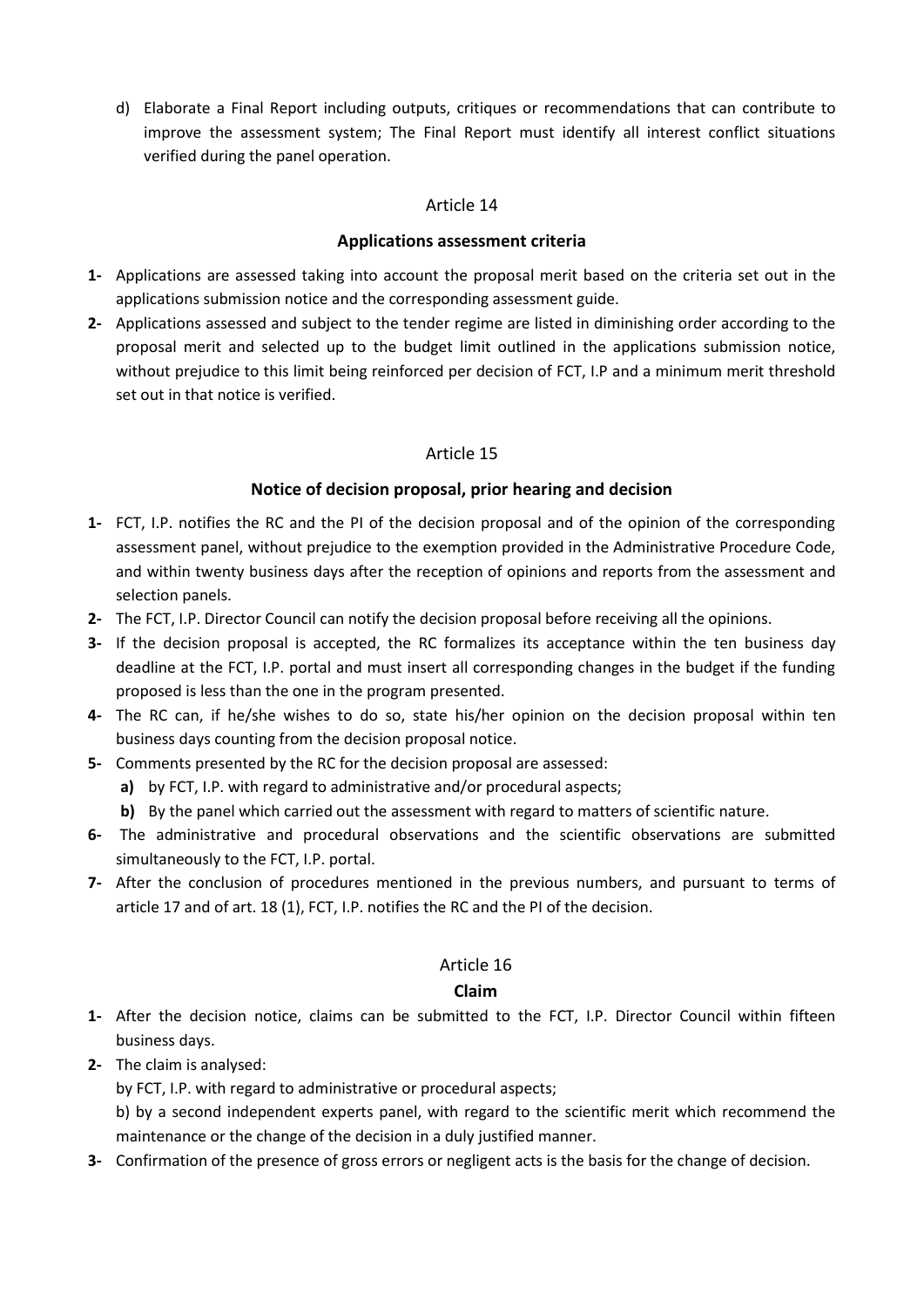- **4-** The FCT, I.P. director Council, or some of its members to which it might delegate this competence, appoints the members comprising the experts panels mentioned in number 2 paragraph b). The list of experts comprising the panels is approved by the supervisory entity.
- **5-** The experts panels mentioned in no. 2 paragraph b) must also elaborate a Final Report including outputs, critiques or recommendations that can contribute to improve the assessment system. The Final Report must identify all interest conflict situations verified during the panel operation.
- **6-** FCT, I.P. communicates the final decision on the claim process results to the RC after fulfilment of process in article 17.

#### **Funding decision process**

The Director Council, with the possibility to delegate in its members, submits the funding decision to the supervisory entity approval.

#### Article 18

## **Acceptance document and date of projects beginning**

- **1-** The notice on the projects funding decision is made to the PI and/or to the RC within a maximum of 15 business days after knowing about the final decision approval pursuant to the previous article.
- **2-** With the funding decision notice sent to the PI and to the RC, and in situations that do not breach the content of article 5, the Acceptance Document is returned to FCT, I.P. within 30 business days, signed by those who have legal capacity for binding the Proposing Institution and the Participating Entities, as well as by the Researcher in Charge, being that this deadline can be extended if the Proposing Entity provides FCT, I.P. grounds for such extension.
- **3-** In the case of projects carried out in co-promotion, a protocol concluded between the co-promoters involved, who have funding from FCT, I.P. or their own funding, must be provided up to the time of signing the acceptance document, explaining the cooperation scope of the entities involved, the PI identification, the joint responsibility, the parties rights and duties and, if applicable, issues related to confidentiality, intellectual property and the end ownership of goods and products acquired and developed during the project's execution.
- **4-** Non-return to FCT, I.P. of the duly signed Acceptance Document and the protocol mentioned in the previous number, and within the period mentioned in no. 2, when applicable, and for reasons attributable to the Proposing Institution determines the expiry of the support granting decision.
- **5-** The projects' starting date cannot exceed 90 consecutive days after the date of the notice related to the funding decision to the RC and PIs, except in situations duly justified to FCR, I.P. and by decision of its Director Council.

## Article 19

## **Projects changes**

- **1-** It is the responsibility of the RC, with the validation from the PI, to execute the following changes needed for the correct execution of the project and that do not need the FCT, I.P. approval:
	- a) budget changes, if within the full funding granted and within the budget approved for each beneficiary entity or within the limits set out in the applications submission notice;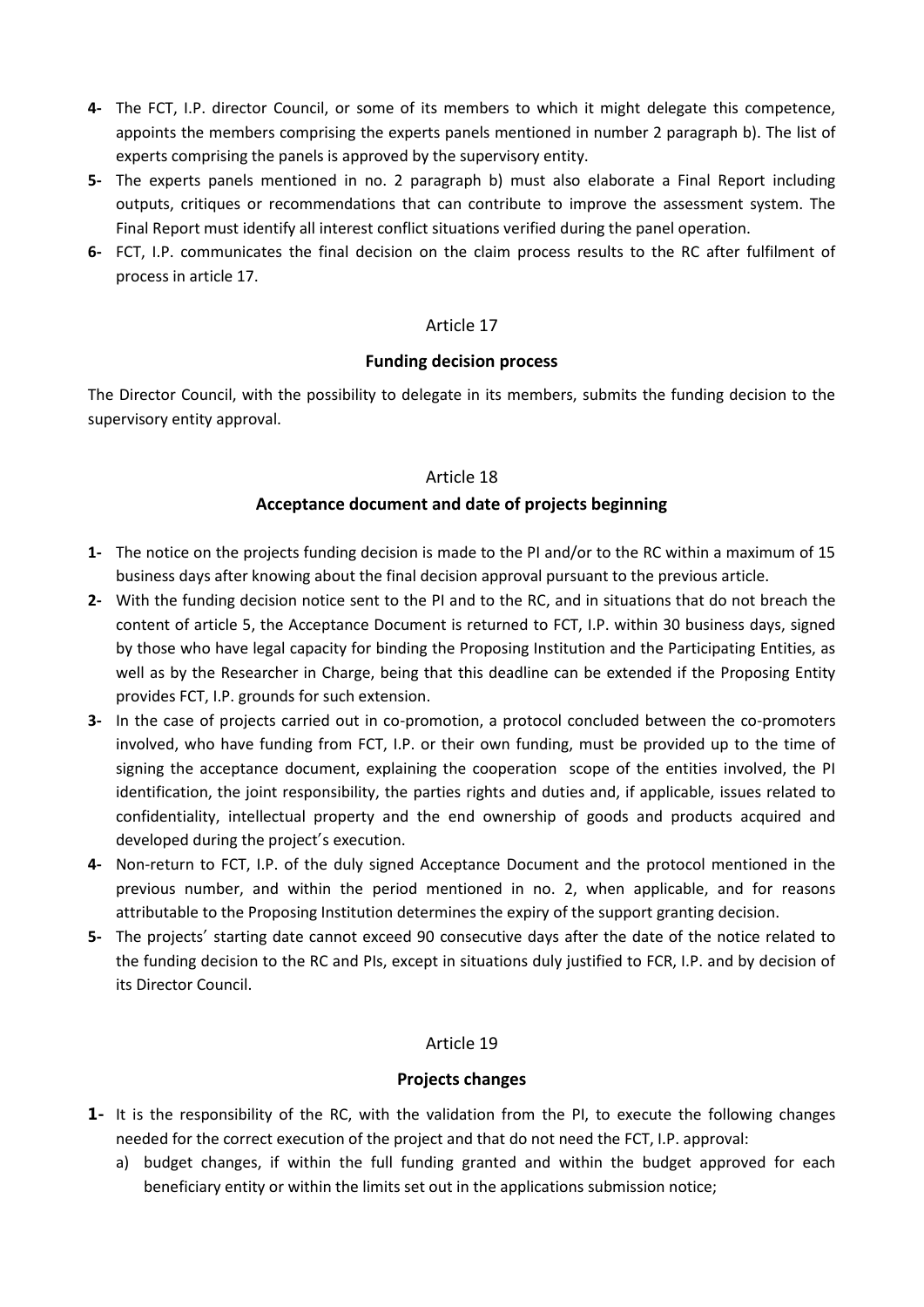- b) type of expenses in each budget heading foreseen in the application and approved;
- c) number and type of human resources to be hired;
- d) equipment proposed during the application phase.
- **2-** Budget changes and others changes mentioned in the previous number are duly identified and grounded in electronic platforms or other means appointed by FCT, I.P. and shall be taken into account in the expenses eligibility analysis.
- **3-** The change of RC, beneficiaries and the corresponding financing maximum or the projects' objectives do not need approval from the FCT, I.P., being that they must be formalised through the provision of the written document containing the detailed information that grounds the needed change.
- **4-** Authorization for extension request can only be granted in duly justified cases.
- **5-** No extension requests that exceed the end date more than 12 months from the date initially approved are authorized.

# Article 20 **Payments**

# **1-** An advance payment of a minimum of 15% of the funding approved for the project is made to the PI by FCT, I.P. after the Acceptance Document return.

- **2-** The advance payment is made up within a maximum of 30 business days after the date of reception of the Acceptance Document.
- **3-** The PI receives payments as refunds for each list of proven expenditure, with amounts that allow the progressive reduction of the advance payment amount mentioned in no. 1.
- **4-** No payments can be made without proving that the situation towards Social Security and the Tax Authority is in order.
- **5-** The sum of the payments can never exceed 95% of the global approved funding before the project's closing.
- **6-** The remaining amount, until the approved funding, is paid after the scientific and financial components of the project are closed and by means of a final refund payment.

## Article 21

## **Expenditure justification**

The expenditure justification is made via electronic submission of the identifying lists of expenses paid, and in a specific form provided through the FCT, I.P internet portal.

## Article 22

## **Support reduction or revocation**

- **1-** Non-fulfilment of the beneficiary's obligations, as well as the lack of or loss of any support granting requirements can determine their reduction or revocation.
- **2-** Where applicable, and among others, the following are grounds susceptible of determining the project's support or expenses reduction, or if the situation continues, its revocation:
	- **a)** Total or partial non-fulfilment of the beneficiary's obligations, including the expected outcomes;
	- **b)** Non-justification of expenses, except within the scope of funding in simplified costs regime or allocation of higher amounts to the ones legally allowed and approved or non-eligible amounts;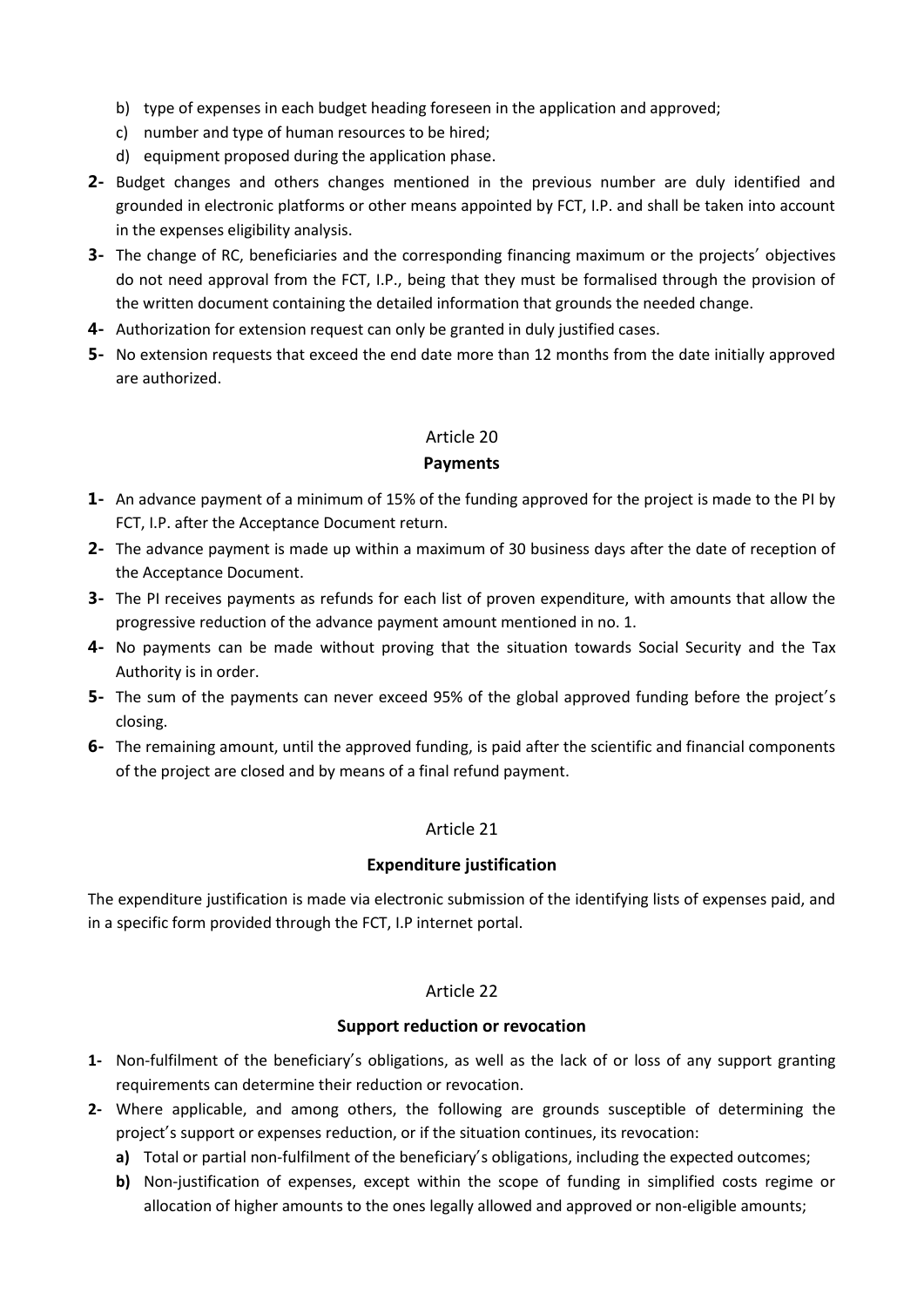- **c)** Not accounting for revenues arising from projects in the amount attributable to the said projects;
- **d)** Allocation of expenses not related to the project's execution or not justified by means of invoices or equivalent documents accepted by tax authorities, as well as expenses not accounted for in accounting;
- **e)** Non-fulfilment of standards related to information and dissemination and scientific publications' disclosure generated within the scope of the project, pursuant to the FCT, I.P open access policy, being the reduction set out in accordance to the non-fulfilment seriousness;
- **f)** Disrespect for the applicable European and national legislation, namely with regard to public procurement and financial instruments; being that in this case, a reduction proportional to the seriousness of the non-fulfilment shall be applied without prejudice to the applicable European legislation, namely the one from the financial corrections table approved by the European Commission.
- **3-** The following are grounds susceptible of determining the revocation of project or expenditure support:
	- **a)** Execution of the approved project does not start within 90 days after the funding decision notice date to the RC and the PI;
	- **b)** Beneficiaries do not send the acceptance document to FCT, I.P. within 30 business days from the funding decision notice date;
	- **c)** Non-fulfilment of regulations or commitments undertaken which undermine the achievement of objectives set out for a reason attributable to the Proposing Institution and/or the Participating Entities and/or the Researcher in Charge, as well as refusal to disclose information or other relevant elements requested;
	- **d)** Non-fulfilment, for a reason attributable to the Proposing Institution and/or the Participating Entities, of their legal obligations, namely tax and social security obligations;
	- **e)** Provision of false information on the beneficiary situation, vitiation and falsification of the beneficiary data during the application, assessment, signing of acceptance document and/or follow-up of project execution phases, including scientific outputs, scientific reports and elements sustaining expenses (presentation of same costs to more than one financing entity, without application of criteria duly grounded or to other entities in charge of public procurement);
	- **f)** Non-fulfilment of essential objectives outlined in the application for reasons attributable to beneficiaries, justified, namely, by the non-approval of the project's final scientific report;
	- **g)** Total non-performance of the application pursuant to the terms within which it had been approved;
	- **h)** Presence of changes in the elements determining the approval decision that undermine the project' merit or its budget reasonability, except in case of express acceptance by FCT, I.P. pursuant to terms identified in article 19;
	- **i)** Non-timely submission of forms on submission of final payment request, except if such delay is accepted by FCT, I.P., being that in this case, the eligible period for considering expenses remains the one set out as final payment delivery deadline;
	- **j)** Non-existence or lack of regularization of organization deficiencies in the process related to the project's execution and not sending elements requested by FCT, I.P. within the deadlines set out;
	- **k)** Refusal from the beneficiary of beneficiary entities to submit to the control and audit to which they are legally subject to;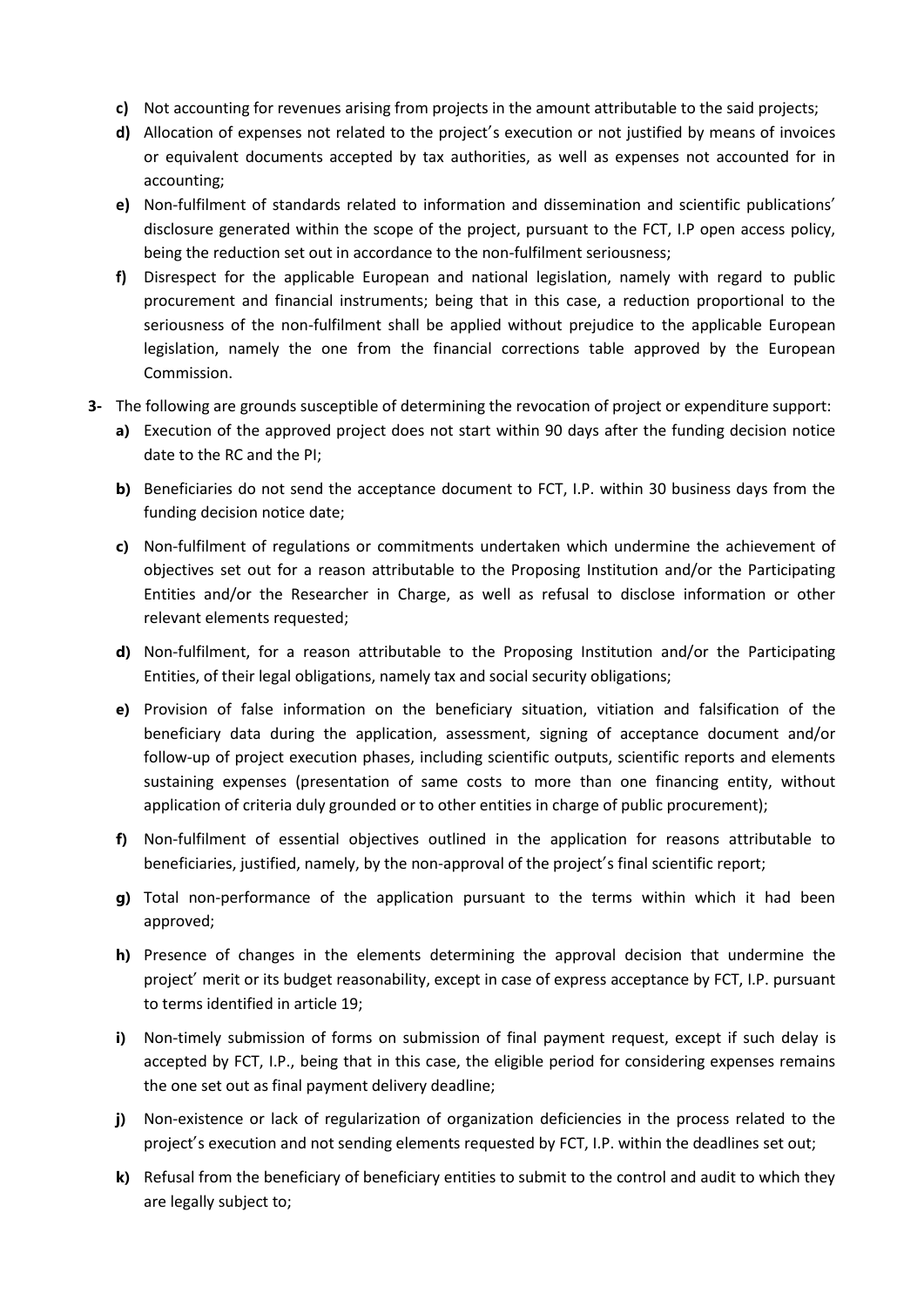- **l)** Duplication of a project's scientific component which is already the object of funding in tenders promoted by FCT, I.P. or other funding entities.
- **m)** Breach of the codes of ethics, deontology add responsible conduct in scientific research.
- **4-** Revocation of the funding decision implies suspension of funding and subsequent obligation to refund the amounts collected, being the Proposing Institution obliged to refund the amounts received plus potential interest pursuant to the content of the Acceptance Document within 30 days.
- **5-** When there is revocation for the reason mentioned in paragraph e) of number 3, the institution in question shall not benefit from aids within the scope of the Support System to National Scientific and Technological System Entities for a period of three years.
- **6-** When revocation is for the reason set out in paragraph l) of no. 3, the Researcher in Charge is prevented from being RC, co-RC or member of a team from a project funded by FCT, I.P. for a period of two years.
- **7-** Non-application of support reduction foreseen in no. 2 can take place if duly authorized by the Director Council, or a member in which competence has been delegated and when sustained on reasons of force majeure, implying a non-recoverable deadline in the project's development and of which the occurrence is duly proven by FCT, I.P. up to 30 days after the situation has been acknowledged.

## **Supports recovery**

- **1-** Amounts unduly collected, namely due to non-fulfilment of legal or contractual obligations, as well as non-existence or loss or any requirement of support granting are regarded as a debt from the PI which benefited from them.
- **2-** For purposes of the previous number, FCT, I.P. shall notify the beneficiary of the amount due and the reasoning for that debt pursuant to the Administrative Procedural Code.
- **3-** The refund deadline is of 30 business days, starting the date of notice reception to which the previous number refers to. In case of default, interest shall be added to the amount due, which, in the case of lack of special European legislation provision shall be calculated at the legal rate set out in no. 1 of article 559 of the Civil Code, from the end of the deadline for voluntary payment to the total effective refund of the amount due.
- **4-** In case of non-fulfilment of the duty to refund, FCT, I.P. promotes the recovery of the amount due through the legally foreseen mechanisms or the coercive collection via tax execution process, being that there might be revocation of the Acceptance Document, which implies the obligation to refund all amounts collected by the PI, being the holders of the beneficiary entity management bodies subsidiarily responsible for the debt payment.
- **5-** Whenever the amount due is equal or lower that the one annually established in the budget execution decree-law, there is no recovery process started for refund.

## Article 24

# **Progress and final report**

**1-** For purposes of follow-up and final assessment, beneficiaries submit annual scientific progress report(s) and one final scientific report through the FCT, I.P. portal and preferentially in English.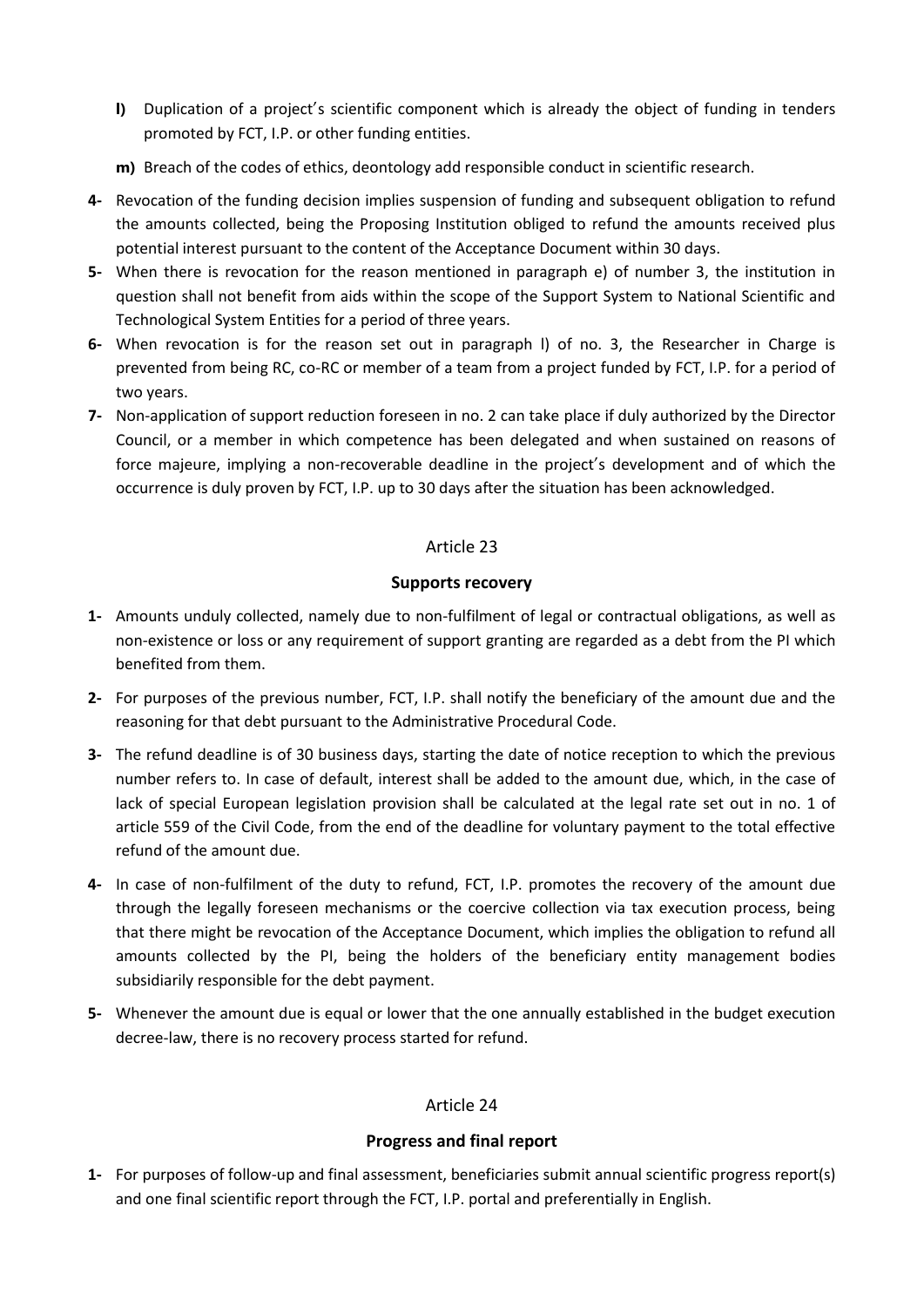- **2-** Scientific progress reports to be submitted annually through the FCT, I.P. portal summarily describe the works carried out, outputs obtained and deviations from the proposed works program or approved budget.
- **3-** The final scientific activity report details the execution of works carried out within the period in question, as well as publications and other outputs arising from the project.
- **4-** Scientific publications and other project's outputs must be disclosed pursuant to FCT, I.P. open access policy and through the mechanisms offered for such task.
- **5-** Progress and final scientific reports are submitted to the FCT, I.P. portal within 30 consecutive days after concluding the activities for each project's year and within 60 consecutive days after the project's conclusion.
- **6-** The financial execution final report, elaborated by FCT, I.P. pursuant to the expenses regarded as eligible throughout the project, and electronically made available through the FCT, I.P. portal is validated by the RC within 10 consecutive days after being made available.
- **7-** Progress reports can be assessed by follow-up commissions per scientific area which can recommend the suspension, reduction or revocation of funding.
- **8-** The final scientific report is assessed by assessment panels, specifically established for that purpose pursuant to the corresponding assessment guide.
- **9-** The project's RC whose final report is not approved cannot apply as RC or co-RC to FCT, I.P. open tenders the following two years after the date of notice of the final report assessment.

## **Management verifications**

- **1-** Projects are object of management verifications by FCT, I.P. or by entities appointed by it and by all entities mandated for that purpose pursuant to the applicable standards.
- **2-** Beneficiary entities are obligated to maintain an appropriate separate accounting system or an accounting code for all transactions related to the project and pursuant to the accounting standards in force.
- **3-** On the expenditure and revenues documents originals, a stamp must be affixed with characteristics to be communicated by FCT, I.P.
- **4-** Whenever possible, beneficiary entities are obliged to elaborate and update the project's dossier in electronic form and record all operations that take place throughout the project's life cycle.
- **5-** After the project's conclusion, the corresponding dossier is archived for a minimum period of 10 years starting the date from the last granted funding decision under the scope of this Regulation.

## Article 26

## **Beneficiaries' obligations**

Without prejudice to other obligations outlined in this regulation, beneficiaries must:

- **a)** Provide the elements requested by the entities mandated for the follow-up, outputs assessment, control and audit within the deadlines set out;
- **b)** Communicate all relevant changes or occurrences that undermine the assumption related to the project's approval;
- **c)** Not allocate, lease or sell, or by any other means, operate the goods and services acquired within the scope of the projects supported to other purposes for the period set out in the Acceptance Document;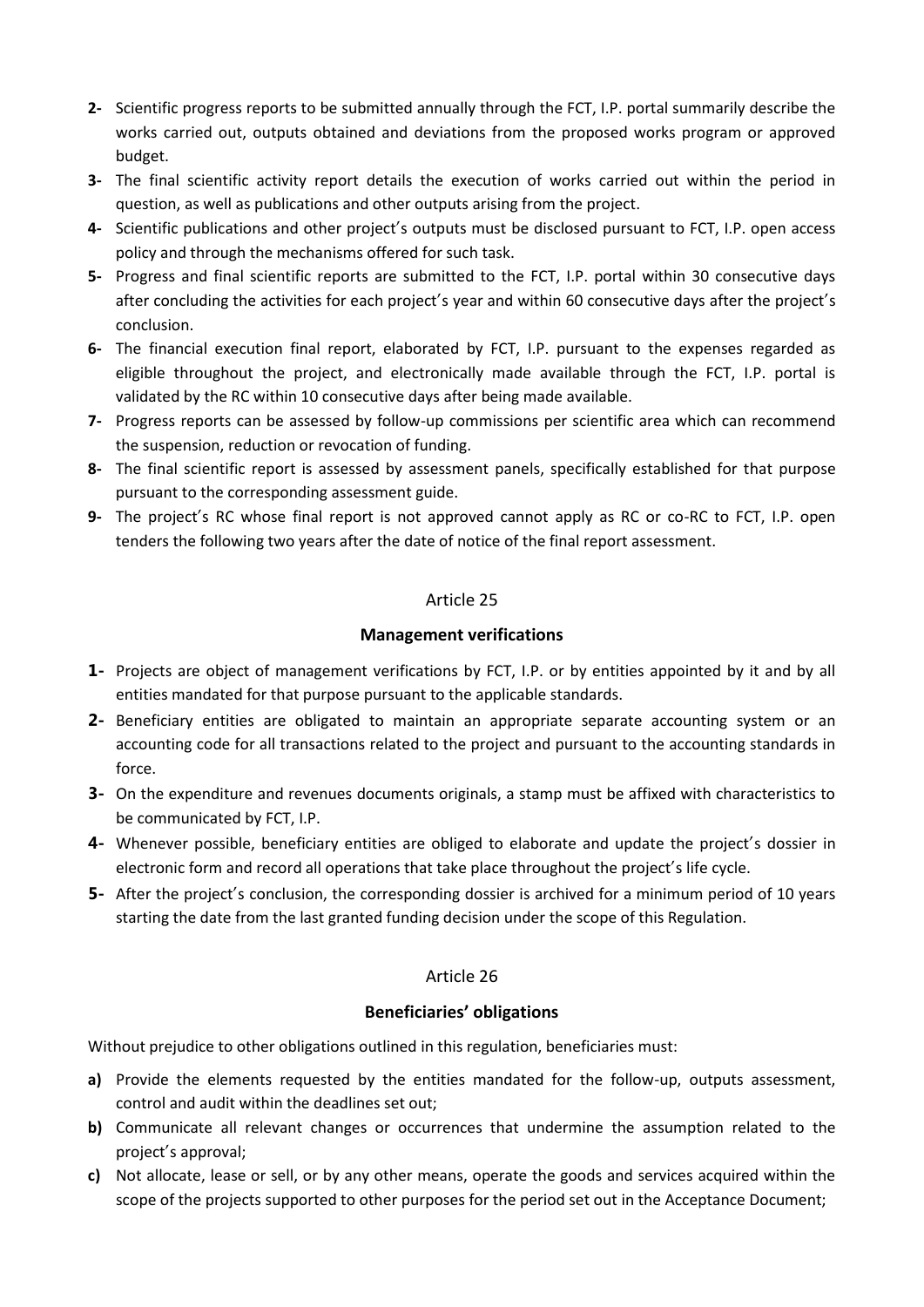- **d)** Ensure the budget control through a system that allows to correctly calculating the project's expenditure and costs allocation.
- **e)** Maintain their situation in order with regard to the support paying entity;
- **f)** Where applicable, fulfil regulations of public procurement related to the projects' execution;
- **g)** Respect standards related to information and dissemination pursuant to the terms communicated by FCT, I.P. in all works arising from the project and all equipment that have been totally or partially supported by the project;
- **h)** Allow and ensure disclosure of the scope and expected outputs of the R&D project, as well as of the publishable executive summaries related to the final execution reports, without prejudice to the requirements related to intellectual property protection and all scientific publications generated within the scope of the project, in a free access platform pursuant to the FCT, I.P. open access policy.
- **i)** Submit progress reports and the final report for purposes of follow-up and final assessment;
- **j)** Conduct its research in an ethical and scientifically responsible manner, pursuant to the internationally recognized principles for the practice of scientific research.

#### **Follow-up and control**

- **1-** Within the scope of the project's follow-up and control, FCT, I.P. is responsible for verifying the effective execution of the goods and services funded and the payment of the expenses stated by the beneficiaries, as well as the compliance with the applicable legislation and the project's funding conditions.
- **2-** Without prejudice to other follow-up and control mechanisms that might be adopted, follow-up and project's verification are carried out pursuant to the following terms:
	- **a)** Administrative verifications related to each request for payment submitted by beneficiaries;
	- **b)** On-spot verification of projects;
	- **c)** Assessment of annual scientific progress reports and final scientific report.
- **3-** Verifications mentioned in the previous number can be made in any phase of the project's execution and after the corresponding conclusion.

## Article 28

## **Subsidiary standards**

In every matter omitted in this Regulation of projects funded solely by national funds, the provisions included in applicable community and national standards are applied.

## Article 29

## **Execution standards**

Functional implementation of provisions outlined in this regulation is materialised in execution standards.

# Article 30

## **Date of entry in force**

This Regulation applies to all tenders that shall open from its approval date on.